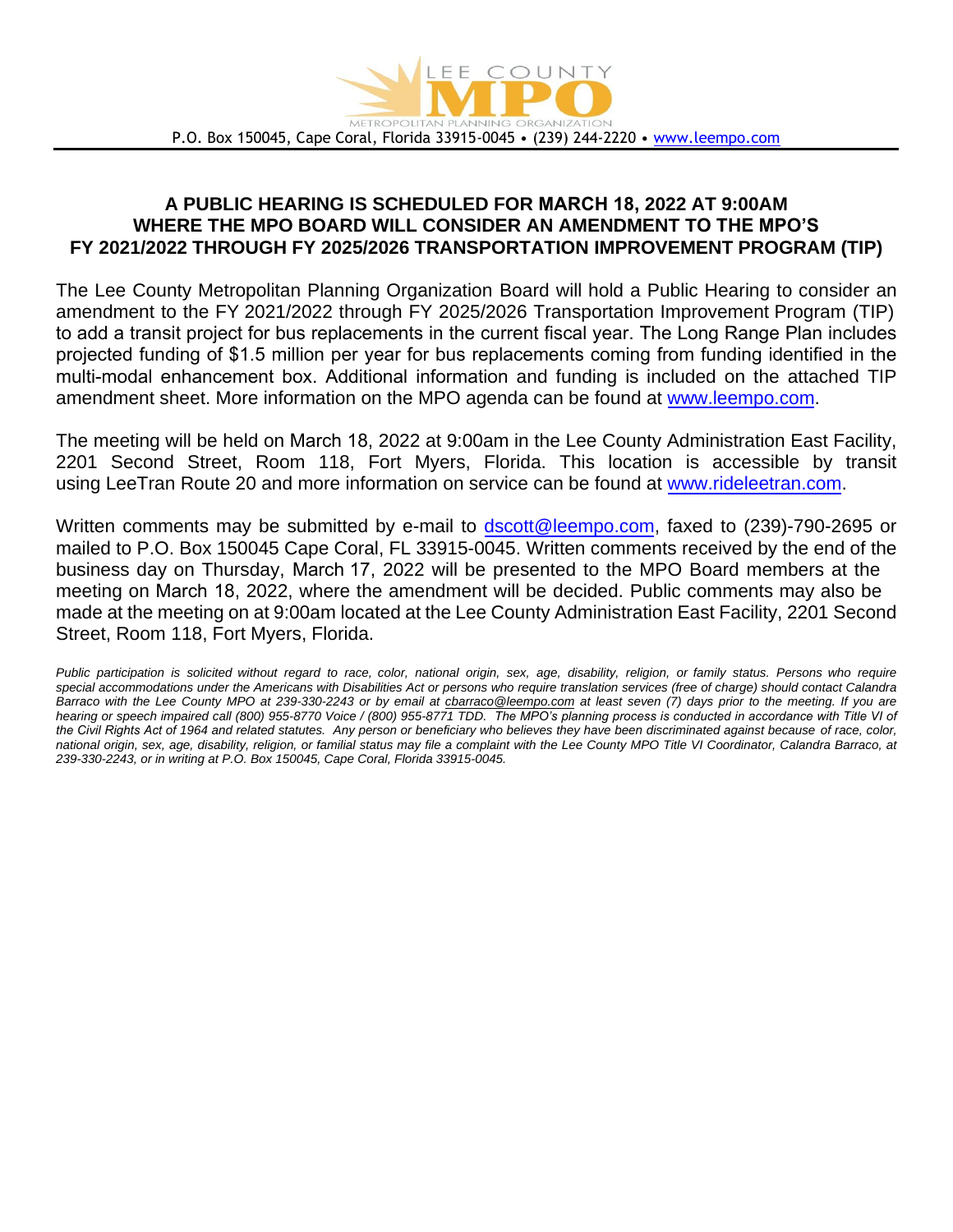## **LEETRAN BUS PURCHASE Project Number: Non-SIS 450527-1**



| From:               |                              |               |                       | Work Summary: CAPITAL FOR FIXED<br><b>ROUTE</b> |                       |             |              |  |  |  |  |  |
|---------------------|------------------------------|---------------|-----------------------|-------------------------------------------------|-----------------------|-------------|--------------|--|--|--|--|--|
| To:                 |                              |               |                       |                                                 |                       |             |              |  |  |  |  |  |
| <b>Lead Agency:</b> |                              | <b>COUNTY</b> | <b>MANAGED BY LEE</b> | Length:                                         | .000                  |             |              |  |  |  |  |  |
|                     |                              |               |                       | LRTP $#$ :                                      | Page 5-21, Table 5-16 |             |              |  |  |  |  |  |
| Phase               | <b>Fund</b><br><b>Source</b> | 2021/22       | 2022/23               | 2023/24                                         | 2024/25               | 2025/26     | <b>Total</b> |  |  |  |  |  |
| <b>CAP</b>          | <b>GFSU</b>                  | 1,120,000     | $\mathbf 0$           | $\mathbf 0$                                     | 0                     | 0           | 1,120,000    |  |  |  |  |  |
| <b>CAP</b>          | SU                           | 980,000       | 0                     | $\mathbf 0$                                     | $\mathbf 0$           | $\mathbf 0$ | 980,000      |  |  |  |  |  |
| Total               |                              | 2,100,000     | 0                     | $\bf{0}$                                        | 0                     | $\mathbf 0$ | 2,100,000    |  |  |  |  |  |

**Prior Cost < 2021/22: Future Cost > 2025/26: Total Project Cost: Project Description:**  0 0 2,100,000

*FY 2021/22 through FY 2025/26 - Amended March 18, 2022*